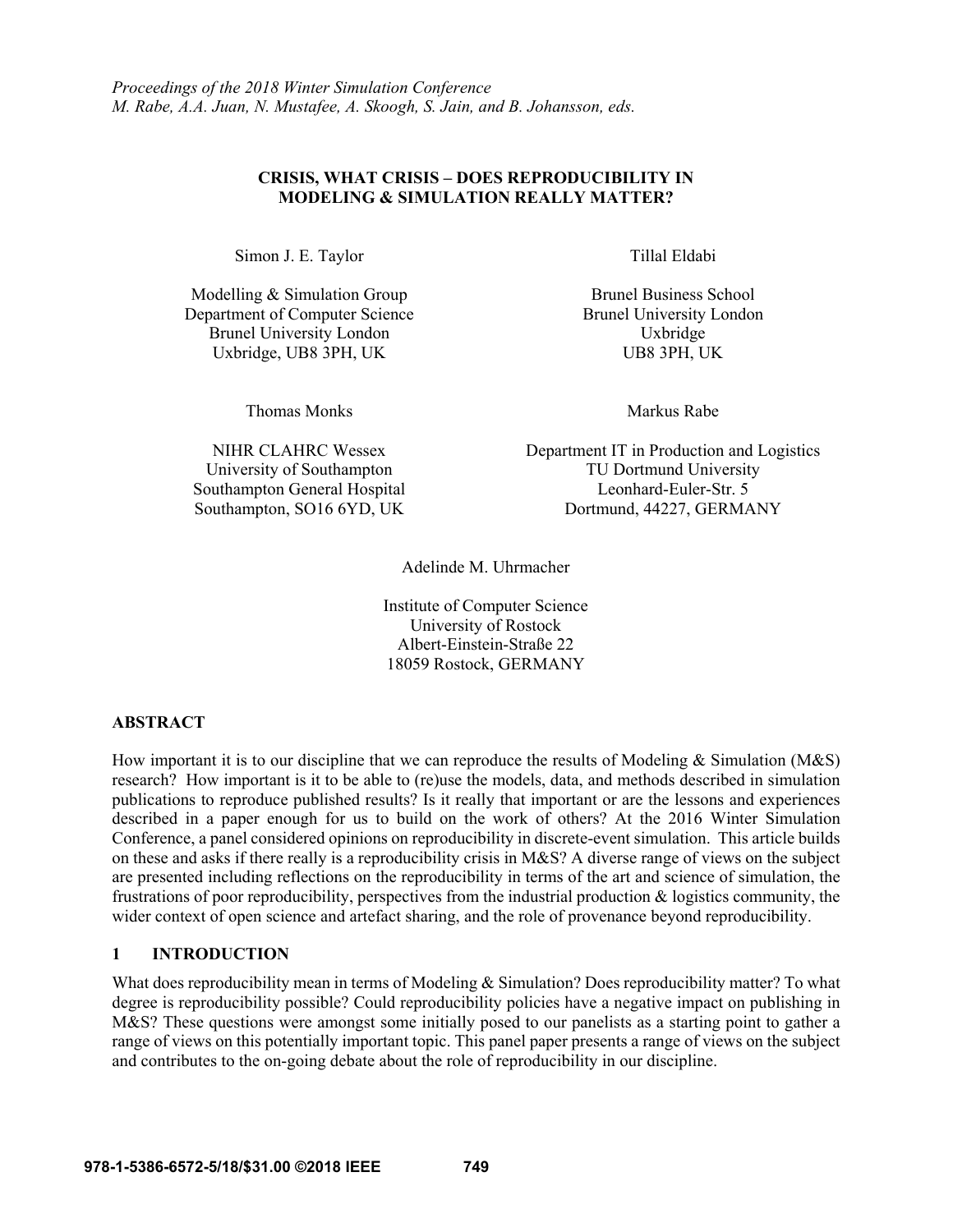## **2 WHO NEEDS REPRODUCIBILITY (TILLAL ELDABI)**

## **2.1 Reproducibility of the Art and Science of Simulation**

As far as simulation modeling is concerned, reproducibility can be defined as the reuse of an existing model with or without its data, for the purpose of wholly or partially modeling a new system or even the same system for which the original model is produced. In the 2016 reproducibility panel by Uhrmacher et al. (2016), the first sentence was "Scientific research should be reproducible …". Simulation is a science as well as it is an art. It is, therefore, safe to assume that the *science* part of simulation is reproducible, yet the *art* part is *not*. subsequently, the answer to the question of reproducibly is "yes" if we are only looking at the science of simulation. The art of simulation, on the other hand, is not reproducible, and it is not even relevant to the question of reproducibility. In this part of the panel, we will extract the science part of simulation that can be reproducible and the art side that is not. Shannon (1998) provides a simplistic yet comprehensive delineation between the art and science of simulation that is still relevant today. He suggests that steps such as programming and statistical analysis are part of the *science* of simulation, whilst analysis and modeling artefacts are the *art*. After two decades such views can be slightly modified by adding that the art part is the conceptual modeling where real system parts are collected and subsequently modified to be part of the simulation model. On the other hand, the science parts are the development of a computer model, whether based on programming from scratch or using a dedicated simulation package. The science part also includes data collection methods, analysis and, naturally, replications.

## **2.2 Why is the Art of Simulation not Reproducible?**

A problem formulation is about trying to convert users' questions and their understandings of their current system into specific questions and components that can be transformed into modelled artefacts. The process of capturing the requirements and drawing up conceptual models usually follows semi-standardized practices (Robinson 2008). This process lies at the heart of the art of simulation and it is highly dependent on the tacit skills and expertise of the modelers. There are some basic concepts to follow but generally each model is an outcome of the skills, problem domain, and objectives of the model. No matter how similar the systems, it is almost impossible to come up with the same model if any of these pillars is different. Therefore, conceptual models and models where the skills and the behavior of people are concerned cannot be reproducible.

### **2.3 Is the Science of Simulation Reproducible?**

The discussion above does not mean that we should ignore the need for reproducibility. For example, modules of the computer models could be reproducible. In fact, using the same simulation package has some elements of intrinsic reproducibility where, for example, an arrival or machine component can be reused or reproduced. Moreover, this is valid for simulation models of natural systems, where humans and social activities are almost non-existent within the model or the system, for example, a weather system or a fully automated system. In such cases models could be reproducible and can be reused if the required model is *understood* to be the same.

# **2.4 Challenges to Reproducing Scientific Models**

In cases where reproducibility is possible, it is required to reduce duplication of the model building process and, hence, the overall modeling cost in addition to the cost of collecting data from scratch. Reproducibility – where possible – is useful to compare new arising phenomena with other ones that have already been modeled. However, there are some challenges to that. First, the simulation tool used needs to be the same. If a commercial package is used for building the original model, then the same package will be required to run the reproduced model. Not only the same package, in fact the version used has to be compatible. If this is not the case, the attention will divert to the age-old discourse of interoperability. Second, there are legal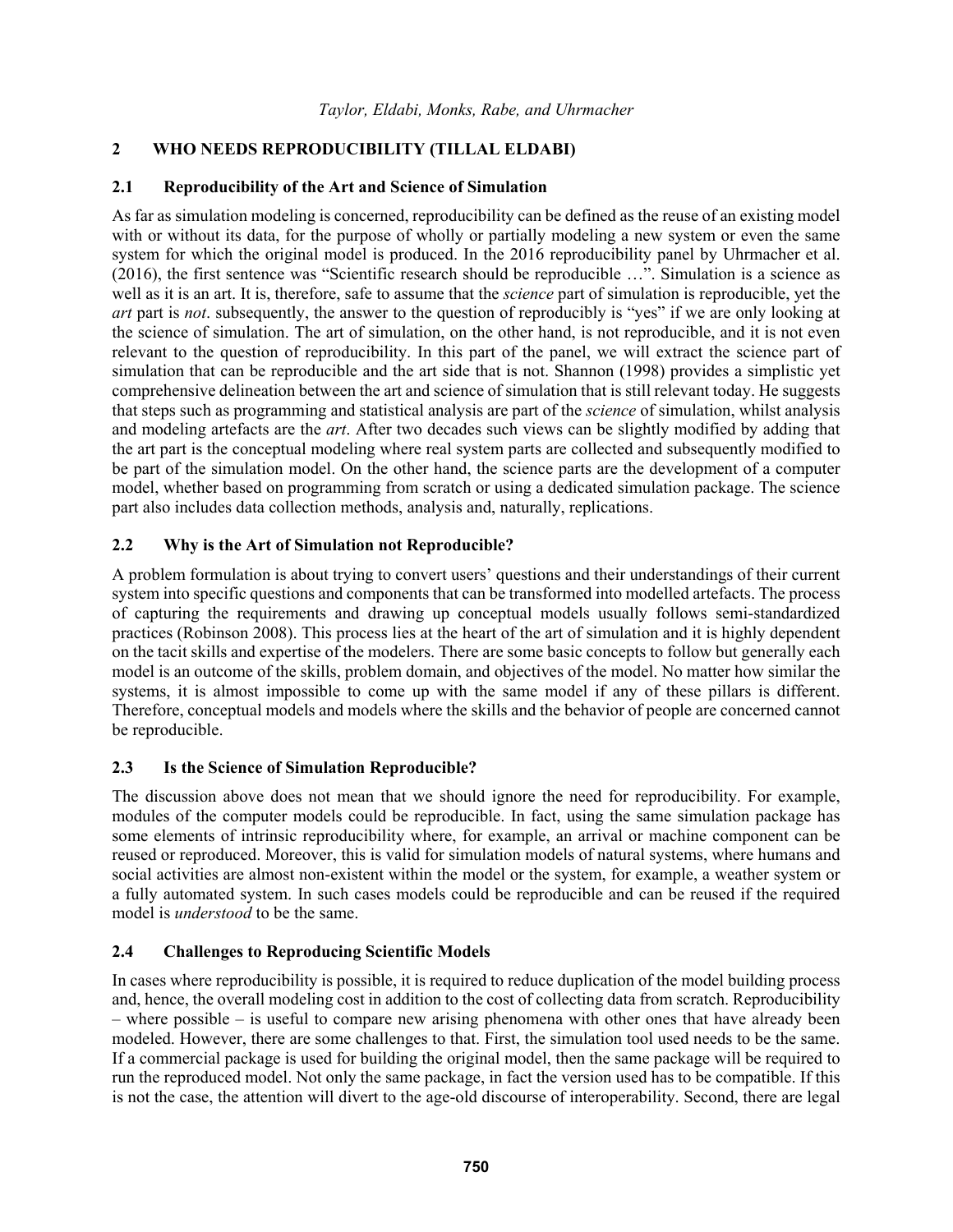issues. This has been discussed in a number of platforms before. To reproduce the data, there needs to be a legal allowance for that. Third, and most importantly, even if the system is the same, it is not possible to reproduce the old model unless the newly modelled problem is the same as the old one and with the same questions

## **2.5 Reproducibility Matrix: Possible Forward**

In Table 1, we present a 2x2 matrix as an attempt to provide a quick guidance to the possibilities of reproducibility of simulation models without delving into the technicalities of how to do that. The four elements of the matrix are detailed below and will be based on the art and science of simulation arguments above:

- The art of simulation: tacit knowledge and expertise
- The science of simulation: Data collection; analysis; computer modules; measurements etc.
- Social systems: non-replicable behavioral; business models; people-oriented etc.
- Natural systems: replicable physical sciences; chemical process; automated systems

| Natural | <b>Partially reproducible:</b> | Reproducible:           |
|---------|--------------------------------|-------------------------|
|         | Non-standardized               | standardized modeling   |
|         | modeling and                   | and standardized        |
|         | standardized replicable        | replicable systems.     |
|         | systems.                       |                         |
|         | Not reproducible:              | Not reproducible:       |
|         | Non-standardized               | Standardized modeling   |
|         | modeling non-                  | and non-standardized    |
|         | standardized non-              | problems non-replicable |
| Social  | replicable systems.            | systems.                |
|         |                                | Science                 |

Table 1: The M&S reproducibility matrix.

# **2.6 Grab and Glue Simulation: Dream Forward**

It is time to take the brakes of the Grab-and-Glue concept. The aspiring yet daring idea of the Grab-and-Glue concept was discussed by Eldabi et al. (2004). The core of the idea was that simulation models can be built by grabbing different modules from any source (of existing models) and glue them together to build a new model, doing this repeatedly until an acceptable model is reached. At the time of the paper, this looked like a dream. After almost 15 years, interest seems to be rising to reconsider it. The recent years have seen a significant increased attention on hybrid simulation (Eldabi et al. 2016) and on reproducibility (Uhrmacher et al. 2016). More research in these two areas will ultimately give rise to the concept of Graband-Glue simulation. My prediction is that this will take place without the need for standards, documentations, or even protocols, as all of these will be replaced by Simulation 2.0, i.e., user-generated modules.

# **3 THE PROBLEM DOES NOT MATTER TO EVERYONE (TOM MONKS)**

### **3.1 Is This a Familiar Story?**

Imagine you are a young researcher in computer simulation. During a particularly challenging simulation research project, a literature search identifies a simulation study with results that would greatly enhance your own modeling. You believe that you can directly reuse and build on results of the study and gain insight into how others have tackled a particularly difficult applied modeling problem. However, on a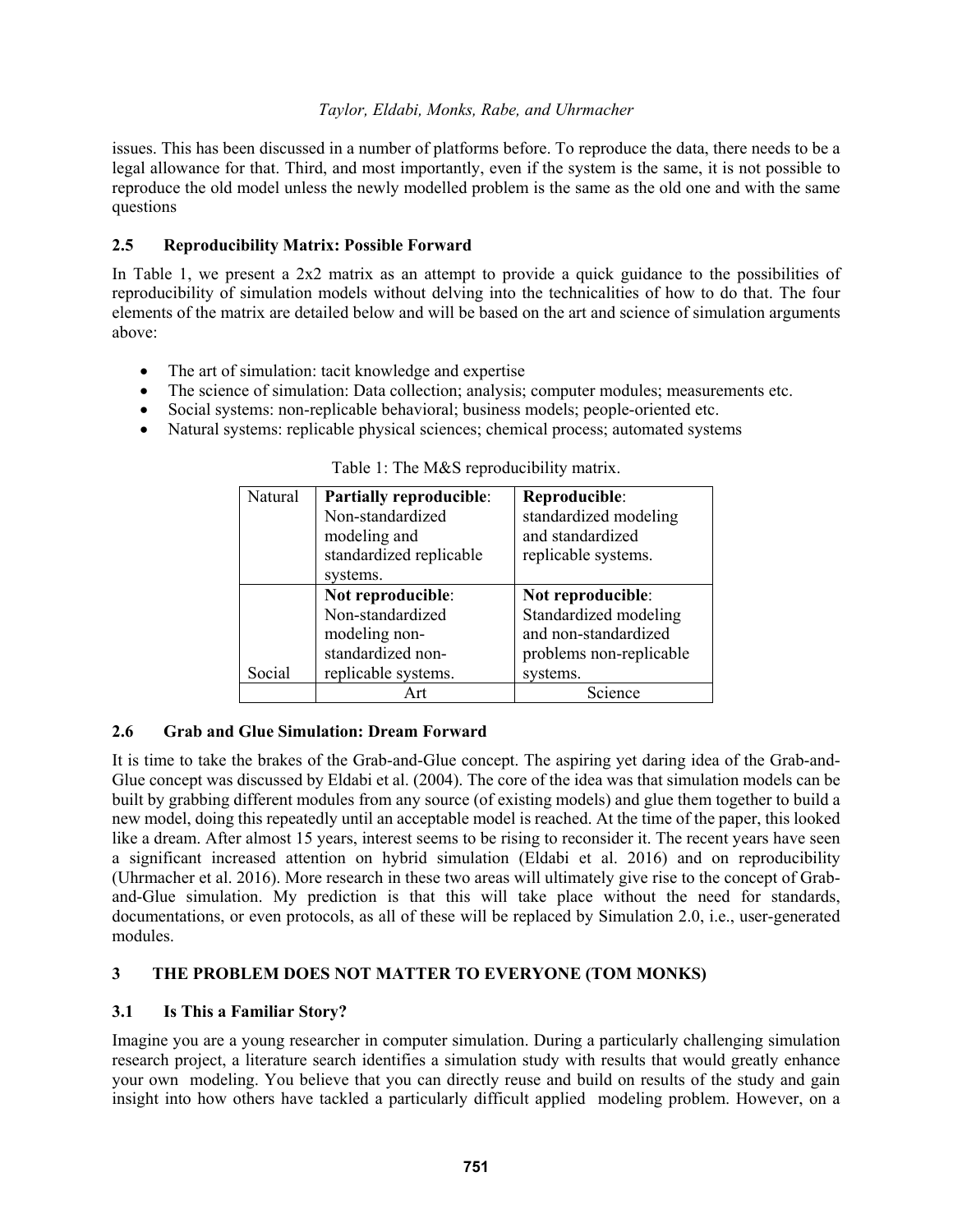detailed review of the work you experience that it is not visible how the authors have actually built their model. You have fun tracing citations the authors have made to document vague optimization procedures that they have included in the model – only to find a recursion of papers that never describe these vital details. Your first thought is that this is not a problem, because you can always contact the author of the model. Unfortunately, it turns out that the lead author was a PhD student who did not pursue a career in research and has since disappeared into a lucrative career in finance. The student's supervisor and coauthors might be able to help, of course. However, they have long since retired; or cannot answer the questions because they are not documented in the thesis; or may genuinely have had no idea what the PhD student was doing (only in rare cases, of course). The outcome of all this effort is that it is not possible or at best extremely difficult to reproduce the simulation model and its results. You begin from scratch again.

You may or may not identify with aspects of my story. Either way I recommend reviewing some of the research about the reproducibility crisis in simulation and related areas (Kurkowski et al. 2005; Rahmandad and Sterman 2012; Boylan et al. 2015; Janssen 2017). I think it is also legitimate to ask yourself: Does anything of this really matter or am I being overdramatic? After all, you might argue that our hypothetical researchers simply need to work harder and resolve the issues themselves. The answer depends on your personal view of science. One view is that credible science that is of potential value to society is *transparent and open*. Thus, it enables results to be verified and others to build on this work either in research or industry. This is important for both theoretical and applied results. There is also an ethical argument for reproducibility, as much research is publicly funded. If results and knowledge do not have the potential to offer benefits for science or society, is this an appropriate use of public money?

#### **3.2 Simple Actions Can Help**

Communication of computer simulation design and implementation is often difficult due to the complexity of models. A big part of solving the reproducibility crisis is, therefore, publication of the model code. There are relatively simple modern ways to share code (Taylor et al. 2017), but in research, this is rarely done, and there is little incentive to share models within industry. Even with code, there are circumstances where results cannot be verified. Within modern applications of computer simulation, study results should be reproducible based on experimental lab conditions, i.e., the model, software, code libraries, and the computer system specification need to be precisely reported. This is where support for the reporting of simulation models comes in.

Many disciplines outside of computer simulation have adopted a reporting guidelines approach. These are often simple checklists that can be used both during the study to standardize internal documentation and during writing up for an academic journal. Some disciplines such as medicine enforce their usage while others only recommend that authors make use of them. There are already several guidelines available within optimization (Kendall et al. 2016) and computer simulation (Gass 1984; Grimm et al. 2006; Grimm et al. 2010; Rahmandad and Sterman 2012; Monks et al. 2018). The guidelines that I was involved in developing (Strengthening the reporting of empirical simulation studies: STRESS) provide a standardized approach across Agent-based Simulation, Discrete-event Simulation and System Dynamics (Monks et al. 2018). If you are writing up a simulation study, I believe they are worth a read, if you have a spare five minutes (freely available from https://doi.org/10.1080/17477778.2018.1442155).

#### **3.3 Improvements and Limits**

There are signs of a shift in the status quo about the openness of simulation research. System Dynamics Review, for example, now requires authors to submit their full model as supplementary material and ACM TOMACS has voluntary processes in place to verify computational results. However, as a community, we need to recognize that reproducibility is extremely challenging and that steps to tackle it are not going to be acceptable for everyone. It is, therefore, not going to be solved quickly or perhaps at all. It has been interesting to talk to colleagues from both academia and industry about reproducibility and the steps that I have outlined above. Responses vary, but here I will stereotype them to make a simple point. My academic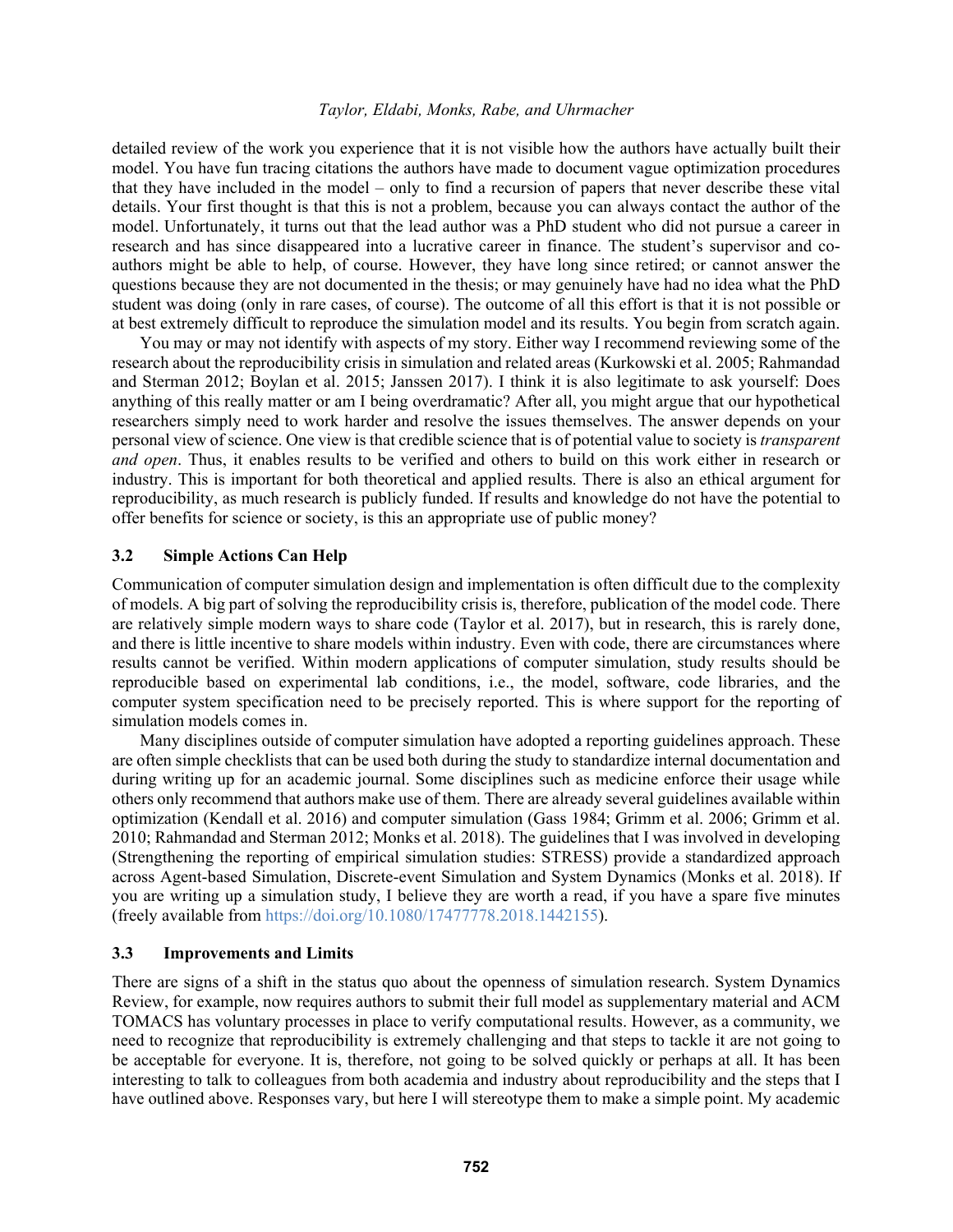colleagues ask me, *'publication is already a grueling process, why would we increase our workload*?'. While my industry colleagues tell me that '*reproducibility and documentation are essential for my business to survive, how do you guys get away with it*?' The difference is due to incentives and consequences. There is no direct reward or consequence for academics to undertake what they view as additional work to make their study more open. For industry,however, there is potentially a high price if, for example, modelers leaving the team without thorough documentation of the modeling they had conducted for a client. An agenda for openness should, therefore, identify incentives for the current generation of researchers to actively adopt more open practices (beyond altruism). As we learn how to incentivize ourselves, my hope is that we will cultivate a new generation of simulation modelers where openness is second nature. The latter aim may be more achievable than the former.

 I hope that the collective views and arguments put forward in this paper encourage those entering careers as simulation modelers to consider the openness of their science. However, I admit that you don't need to follow a strict open science path to have a successful career in simulation or research in general. There are plenty of successful professors and I am confident that reproducing some aspects of their work would prove challenging.

## **4 IS REPRODUCABILITY A RESEARCH KILLER? A SLIGHTLY PROVOCATIVE VIEW FROM A PRODUCTION AND LOGISTICS PERSPECTIVE (MARKUS RABE)**

It is common sense that the goal of science is to contribute to the growth of the world's knowledge – this goal is, obviously, independent of the specific discipline of research. Thus, is seems to be common understanding that published research results that do not include sufficient information how these results have been achieved can hardly be considered science, and also the 'critical' research areas, such as military, logistics, or medicine need to take this rule into account. Nevertheless, there are a few specifics that need to be carefully considered in this debate, which shall be discussed in the following on the sample of the production and logistics domain.

#### **4.1 IPR Issues**

First, it is evidently necessary to differentiate reproducibility of results from the *publication* of information that is necessary to reproduce results. The demand of *generating reproducible results* should be a general goal, independent of the research area. In the direct course, this is a challenge to the researcher himself: He or she should always be in the position to reproduce his or her own results, which requires a careful documentation of the model, the utilized tools (including its release numbers etc.), the data, and all other relevant information. In an industrial context, which is common in this research area, principal reproducibility is of high importance – be it just for re-using the models or the data later in a slightly different context with low effort, or, in a very negative case, when study results need to be defended at a law court to prove that the conductor of a professional simulation study has applied the current state of the art to achieve and validate his or her results. However, the same industrial context has a clear opinion on publication, which can often be summarized with the single word "NO". Non-disclosure agreements are often binding partners to keep all input and output data classified for five years or even longer. Publication of (even anonymized) data or results requires a weird release process through several departments and hierarchy levels in the enterprise, not rarely with the result that publication is finally not permitted – even if the data asked for to be published are aggregated and show merely nothing about any specific know-how or financial characteristics of this enterprise.

 In production and logistics, it is a part of the basic self-understanding of the discipline that research results should be applicable to real cases. Even in basic research (as, for example, funded by the German national funding organization DFG), frequently a proof of the developed methods and techniques is to be performed on real company data or at least on data that are derived from such real data. Therefore, a strict limit to publish only fully reproducible information would factually lead to prohibiting publication of all these results, which is in diametric contrast to the goals of science in our common understanding. Besides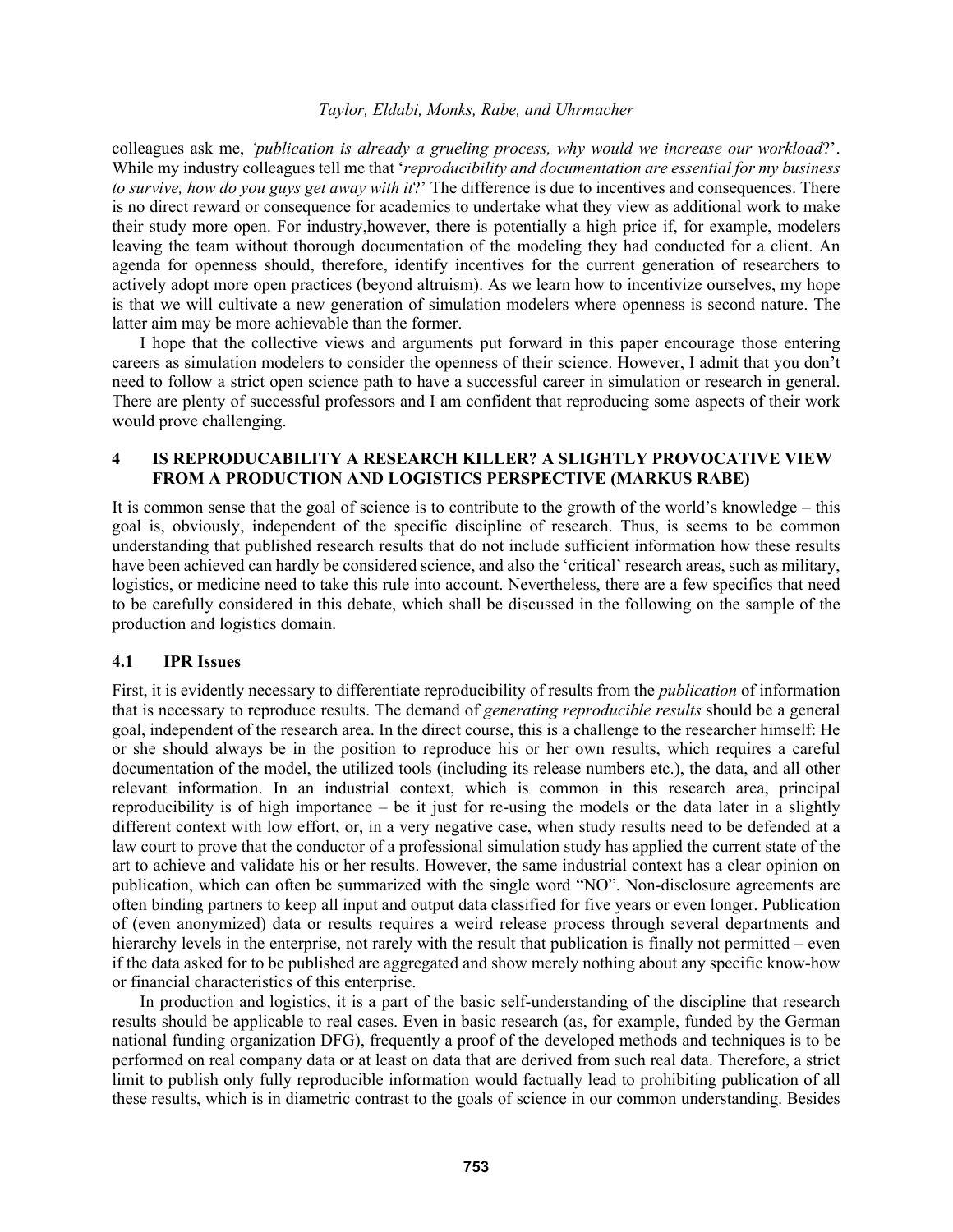principle (and sometimes irrational) IPR issues, the points that make the full publication difficult – and in many cases impossible – can roughly be differentiated into data issues and model issues.

### **4.2 Data Issues**

For data, the protection of company knowledge is quite evident. Typical data, such as manufacturing times, sales predictions, new products, and many others may be fully reasonable to protect. But, there is much more challenge than just publishing data: The full path of acquiring these data would need to be documented. Otherwise, we come to the risk that results are reproducibly invalid, being of quite limited benefit. Why is this an issue? In many application environments (supply chains are an especially weird example), data originate from a number of different companies with different transactional IT systems, different data definitions, and quite different procedures to achieve (at least some) data quality. Data need to be unified and cleansed, the latter being a difficult process (in practice taking many weeks of work) to eliminate completely wrong records, amend missing attributes or rectify obviously implausible ones, passing through cross-entity plausibility checks (e.g., showing trucks having been loaded by 240% or retail shops located in the middle of the English Channel), and trying to negotiate solutions with the involved companies. All these steps, the original data, the final prepared data used for the simulation runs, and, in principle, all intermediate results (as they might contain manual rectifications) would need to be published. Given the unlikely situation that non-disclosure would not be an issue, it might be questionable if the effort for bringing all this information in readable formats and documentations is worthwhile given a not too high probability that anybody wants to build on exactly this information. However, technically it should be possible, and keeping an archive of these data together with at least a limited documentation how they have been processed should anyway be mandatory, as explained above.

### **4.3 Model Issues**

While non-disclosure requirements are obvious for company data, for the model this might be a question. In supply chains, the structure of a network with retail shops and distribution centers seems to be quite obvious, and interested competitors should be able to collect such information anyway. Nevertheless, the details of the model (and especially of its control elements) typically contain important knowledge and facts that the company definitely does *not* wish to be public. Examples could be sophisticated control strategies in production plants or just prioritization rules (e.g., under which conditions are confirmed orders postponed for the benefit of other "strong" or "valuable" customers?).

 On the other hand, there are major technical issues. Due to the complexity of the models in this domain, hardly any model is built from scratch in some kind of simulation language, but built upon commercial-ofthe-shelf tools, which are more or less specific to the respective sub-domain. There can even be several shells that finally lead to the model. As a supply chain example, the tool SimChain is a data-driven simulation approach, thus, the advantage is that there is no separate and specific model – you will just need the (prepared) data and the tool. However, such tools are not stable, but evolve and improve over time. For reproducibility, this will require to achieve or store (with the issue of license obligations) the specific version of the tool that had been used for the experiments. Even worse, SimChain itself builds on another tool, namely the tool Plant Simulation provided by Siemens, and each SimChain version will rely on a specific version of this underlying tool. If we look on a slightly longer period, this underlying tool will not run on any version of the Microsoft Windows operating systems, so we would also need to archive this system (and the respective license). Whether this license can then later be activated (say, in 8 years) and whether we have hardware to run the system upon are open questions, unfortunately, with the realistic expectation that finally, in spite of all documentation effort, reproduction might be infeasible.

### **4.4 What is Happening?**

A previous study, conducted by Markus Rabe in preparation of a WSC panel in 2016 (Uhrmacher et al. 2016) has shown that, from a sample size of 193 papers, only ten gave (mostly still incomplete) details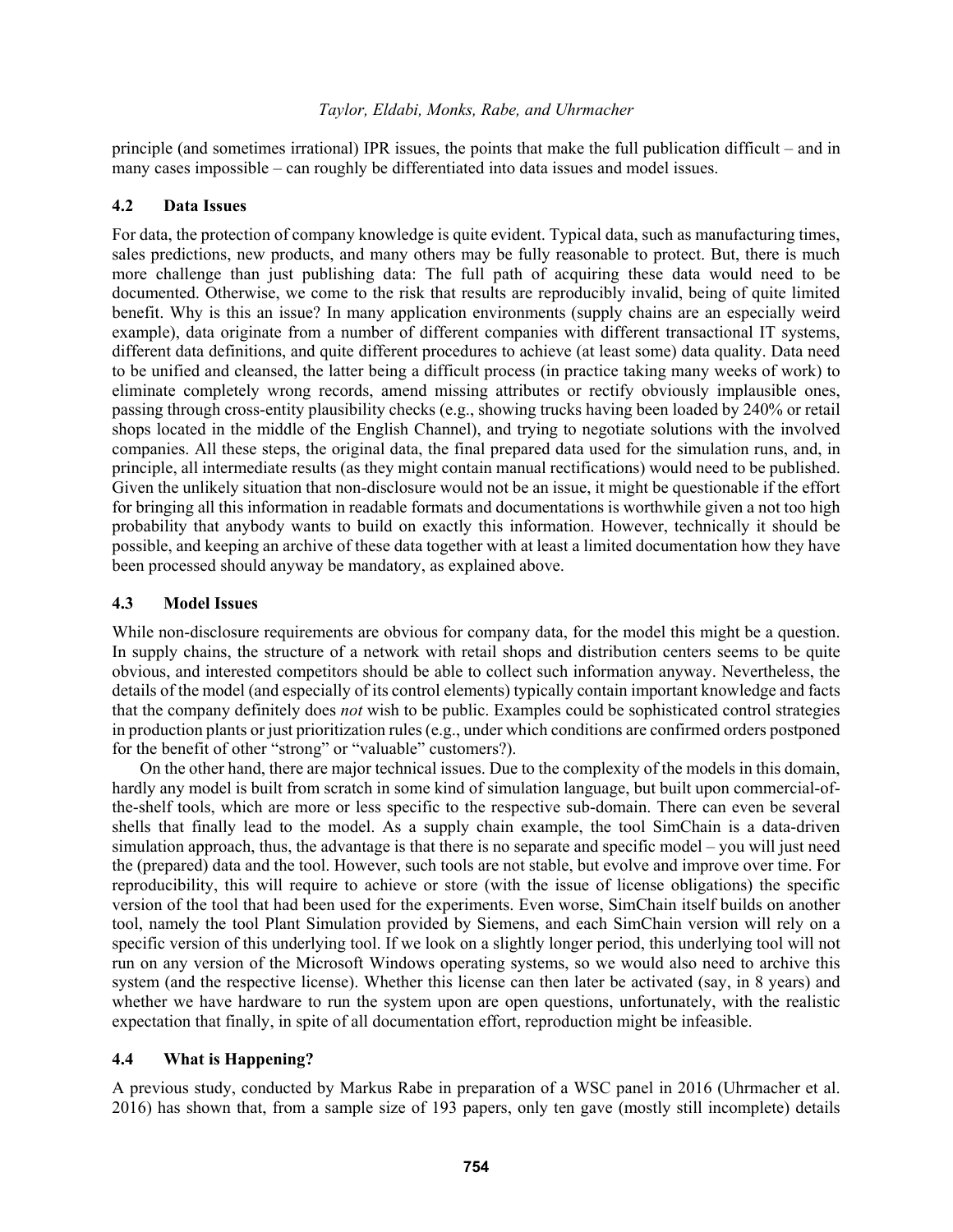about the model construction, while the others gave vague or even literally no information on how the model had been constructed. Only five of these papers gave complete information on the used data – toy applications that, on the other hand, might be questionable under the formulated demand that applicability for real cases should be proven. About a quarter of the papers has described the data at least partially, with the intention to illustrate the relationship of the input data with the simulation results. This investigation does, however, not take into account that the authors of these publications have probably not been required or just encouraged to publish their data, and the publication schemas under study did all not provide any standard mechanism to do this; therefore, the results might be biased by the publication environments.

#### **4.5 Is There a Solution, and Are We Asking for the Right Direction?**

It should be clearly said that this is no argumentation not to carefully describe how results have been achieved, but the contrary. Especially when the concrete data cannot be published, it should be the responsibility of the authors to carefully document where data came from, which deficits have already been in these data, which assumptions have been taken and which types of (automatic or manual) changes have been conducted in the specific attributes. Having this information is inevitable to provide credibility for the study and its results. The same applied to models: Information how the model is constructed, which tools or libraries have been used, and which specific building blocks have been created or re-used, should be documented as careful as possible. Obviously, this can only partially be done within conference or journal papers, due to their typically very limited number of pages. Of course, authors could provide such information on their homepages or other media, but experience shows that such sources frequently have a much shorter life time than journals or long-lasting conferences such as the WSC. Therefore, journals and conferences should strongly consider to provide a means to authors to publish additional material together with their paper (which does not imply that this becomes part of the reviewing process).

Going one step further, before targeting a (reasonably not achievable) reproducibility, we should honestly ask for *credibility*. What makes us believe that the authors' results are valid? The above-mentioned study (Uhrmacher et al. 2016) has shown that from the 193 papers under study, two thirds did not mention any validation procedures at all, and only 9 (5%) gave at least some information on how the authors believed to have achieved credibility. There has been research on how to achieve credibility, and how to establish verification and validation processes along a simulation study (see, for example, Rabe et al. 2009), but they seem to be almost ignored in most of these papers.

#### **4.6 Consequences for (not only) the Production and Logistics Field**

In general, the scientific goal of reproducible research is, of course, valid for all domains, not excluding production and logistics. However, the domain-specific target of demonstrating the research being applicable in the companies' practice puts specific IPR roles on the publication. Thus, this target needs to be formulated as "all information for reproduction of the results should be given, as long as they are not under non-disclosure regulations". Furthermore, there should be a reasonable estimate of the advantage of public documentation (including both its value when used and its probability for being used) in relation to the effort providing it, avoiding to put formal and useless work on researchers going to publish their results. There might be a process in the scientific community to come to widely acceptable guidelines for such estimates.

 A general demand for reproducible results, only, would have a very negative effect: Publications would go down to artificial studies and toy samples – a kind of publications that the author of these lines, when active as a reviewer, would frequently like to reject because of their extremely limited impact. Such approaches may be absolutely valid for specific questions, but they should definitely not be encouraged in general.

 Before asking for all model details and data, conferences and journals should intensely ask for detailed information on the verification and validation (V&V): How has credibility of the study been achieved, from the first task description through the modeling and data preparation processes to the final interpretation of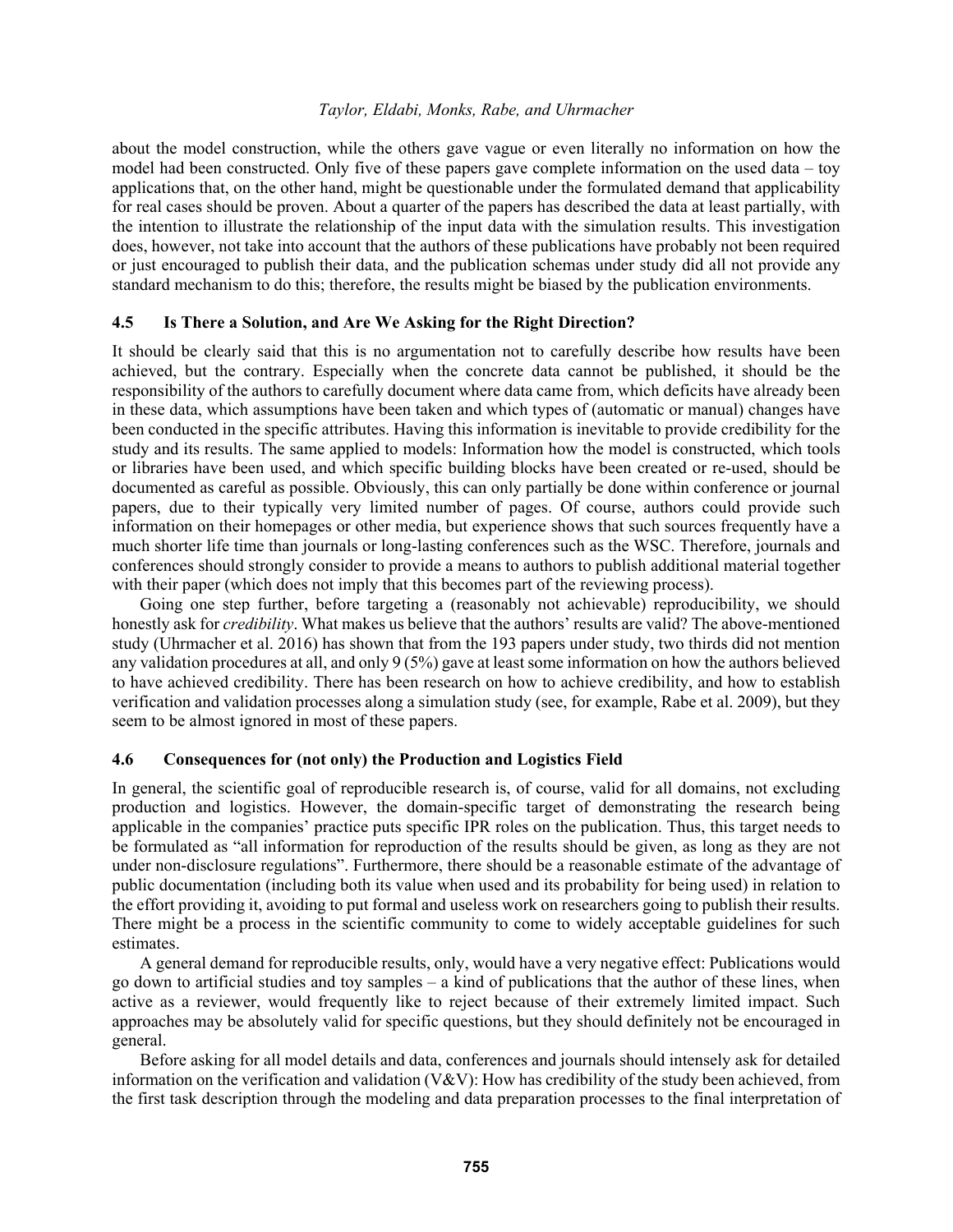results? Giving additional data or (partial) models as accompanying material might be helpful and reasonable, but it does not replace the V&V story, which should be part of the original paper. This goes in line with the demand from provenance that not only the model should be given, but also the way it has been produced.

 Therefore, at least in the production and logistics domain, the demand to be discussed should incorporate three steps: (1) Make your V&V procedure transparent and demonstrate why your studies are credible, (2) Offer means to the authors to publish any related data they like together with the published paper, and (3 and lowest priority) discuss about actual demands for reproducibility and their limitations.

### **5 REPRODUCIBILITY AND OPEN SCIENCE (SIMON TAYLOR)**

Reproducibility is a major concern, as the results of many papers, not just in M&S, cannot be reproduced or validated (Baker 2016). In some ways, reproducibility best practices could be synonymous with "openness", i.e., an open approach to the way we do science. "Open Science" encapsulate practices that aim to make scientific research accessible to all, typically in some digital format. For most, this involves open access publishing where a scientific paper is made accessible through a journal or some institutional open access repository. However, Open Science principles go further and aim to make all the artefacts of scientific research openly accessible.

 The FOSTER project (Facilitate Open Science Training for European Research) (www.fosteropenscience.eu) defines Open Science as "… the practice of science in such a way that others can collaborate and contribute, where research data, lab notes, and other research processes are freely available, under terms that enable reuse, redistribution and reproduction of the research and its underlying data and methods." Open Science, therefore, refers to efforts to make the output of research more widely accessible to scientific communities, business sectors, and society in general (OECD 2015). The area consists of strategies that address a wide range of associated topics: open access, open research data, open research protocols and notebooks, open access to research materials, open source software, citizen science, open peer review, and open collaboration. It is often facilitated by digital technology and open access repositories. Sometimes, technologies such as Science Gateways and e-Infrastructures (cyberinfrastructures) are used. Funding agencies across the world are reflecting the need to be more open with respect to the outcomes of publically-funded research programs.

There are many benefits that arise from openness in science and research (OECD 2015, p.18):

- Improving efficiency in science by reducing duplication and the costs of creating, transferring, and reusing data; allowing for more research from the same data; and multiplying opportunities for domestic and global participation in the research process.
- Increasing transparency and quality in the research validation process by allowing for a greater extent of replication and validation of scientific results.
- Speeding the transfer of knowledge from research to innovation.
- Increasing knowledge spillovers to the economy and increasing awareness and conscious choices among consumers.
- Addressing global challenges more effectively by globally coordinated international actions.
- Promoting citizens' engagement in science and research Open Science and open data initiatives may promote awareness and trust in science among citizens. In some cases, greater citizen engagement may lead to active participation in scientific experiments and data collection.

 Taylor et al. (2017) discuss Open Science for M&S in more depth. However, going beyond reproducibility, adopting Open Science in our discipline might help to increase transparency and collaboration as well as making the transfer of knowledge from research to innovation and the increased impact of research on society more effective. However, there is a balance to be made when intellectual property rights or confidentiality are an issue. Overall, to support reproducibility and Open Science in M&S one might: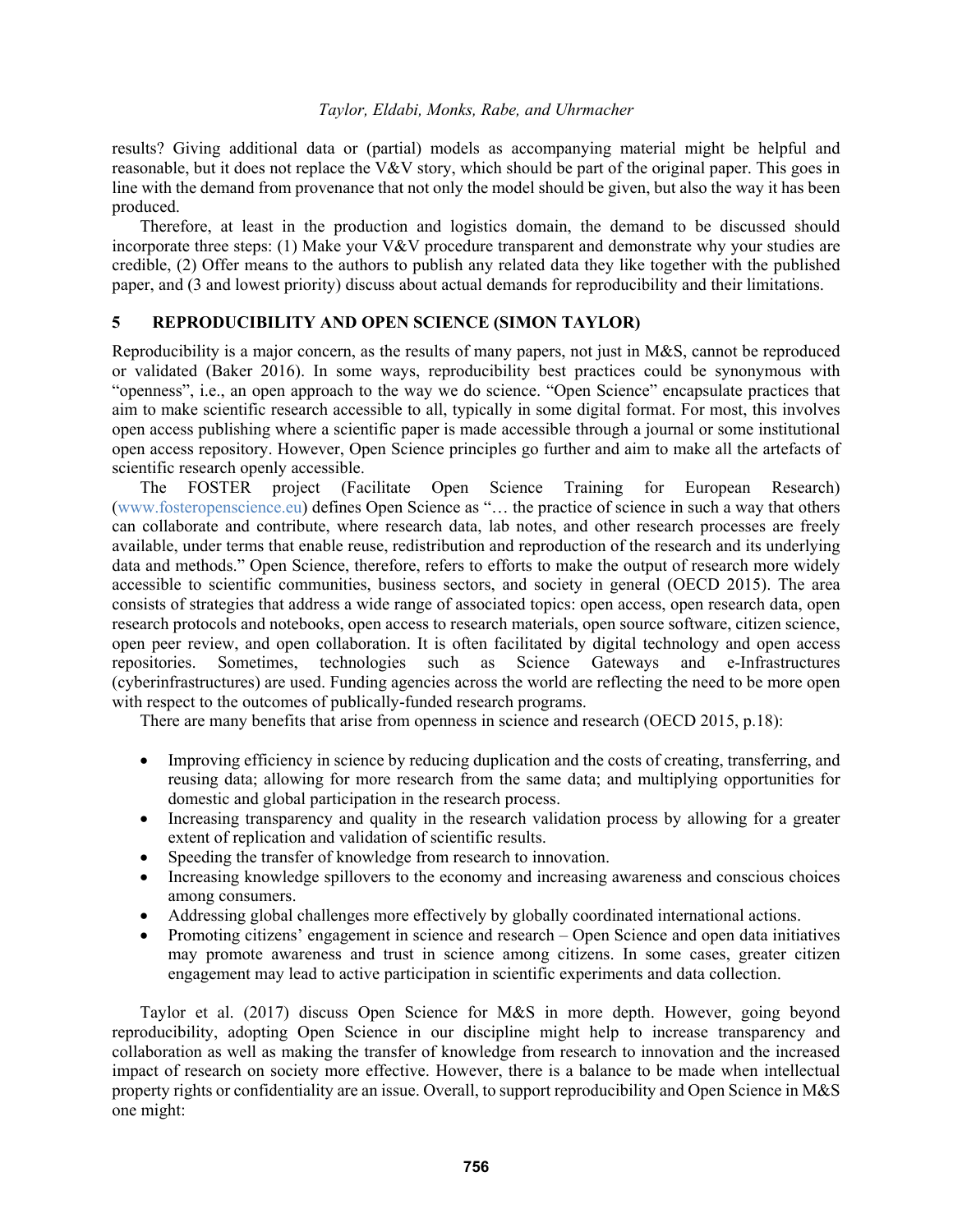- Publish openly using Gold or Green open access.
- Adopt good Open Data and Reusability practices that encourage independent verification or standardized reporting checklists such as STRESS.
- Consider making your data, results, software, etc. openly accessible (and trackable) by submitting your works to Open Access Repositories that support the use of Digital Object Identifiers (DOIs).
- Use Creative Commons licenses to specify how your work should be shared and used.
- Use a Researcher Registry such as ORCID to uniquely identify yourself and link this to your works via DOIs.
- Ensure that you use both DOIs and ORCIDs when publishing or in social media to correctly identify yourself and your works so that these can be tracked through scientometrics and altmetrics.
- Consider deploying your simulations via a Science Gateway or similar portal-based approach to enable the widest possible access to your work.

## **6 PROVENANCE IN MODELING AND SIMULATION – BEYOND REPRODUCIBILITY (ADELINDE UHRMACHER)**

At the WSC 2016 panel on reproducibility (Uhrmacher et al. 2016), the state of the art and prospect of reproducibility in different application fields, i.e., network simulation, modeling and simulation in health care, logistics, and military has been discussed. Despite standard simulation tools and libraries, even in the area of network simulation, most of the work published in M&S cannot be reproduced. The situation is not improved if simulation studies are littered with classified information, as is often the case (e.g., in military, logistics, and healthcare). This was the dismal conclusion being in stark contrast to the common understanding of the vital importance of reproducibility for M&S research. The assessment was shared by the audience: a small survey was executed at the beginning of the panel session. The importance of reproducibility was equivocally agreed upon, three quarters of the audience assessed that only 25% or less of published M&S research would be reproducible and that conferences should do more to support reproducible research. However, less than 25% of the audience have ever tried to replicate simulation results themselves. Given the interest in reproducible research (50% of the audience stated their own work to be replicable), this is a wake-up call, or, as it was put into one questionnaire: "The field is in danger of becoming filled with fragmentary, unreliable pseudo-results". Consequently, identifying concrete means of improving reproducibility has been and is a major issue, which implies changes in the scientific culture as well as the need for additional methodological support.

### **6.1 Initiatives of Research Outlets in the Last Two Years**

To change the scientific culture in a scientific area, such as M&S, publication research outlets need to establish corresponding reviewing procedures. At the time the 2016 panel paper was written, the Replicated Computation Results (RCR) initiative of the ACM Transactions of Modeling and Computer Simulation was merely 5 months old, and the first paper that successfully took part in this separate reviewing process to replicate computational results and to evaluate the accompanying artifacts had just been published (Feng et al. 2016). Since then, around 20% of accepted papers in TOMACS took part in this initiative and have received ACM badges (see "ACM Artifact Reviewing and Badging" ). In 2018, also the ACM SIGSIM PADS conference initiated a formal process for replicating computational results and evaluating the artifacts, thereby adapting and streamlining the submission and reviewing process of the TOMACS RCR initiative. 50% of the accepted papers have been labeled to document that computational results could successfully be replicated, or that the artifacts associated with the published paper have been found to be functional or reusable. With this, two major research outlets of discrete event modeling and simulation research have joined the ACM initiative of "Artifact Reviewing and Badging" improving reproducible results. Authors are increasingly putting effort into carefully designing their artifacts and documenting their research. They do not merely document what are the results, but particularly how results have been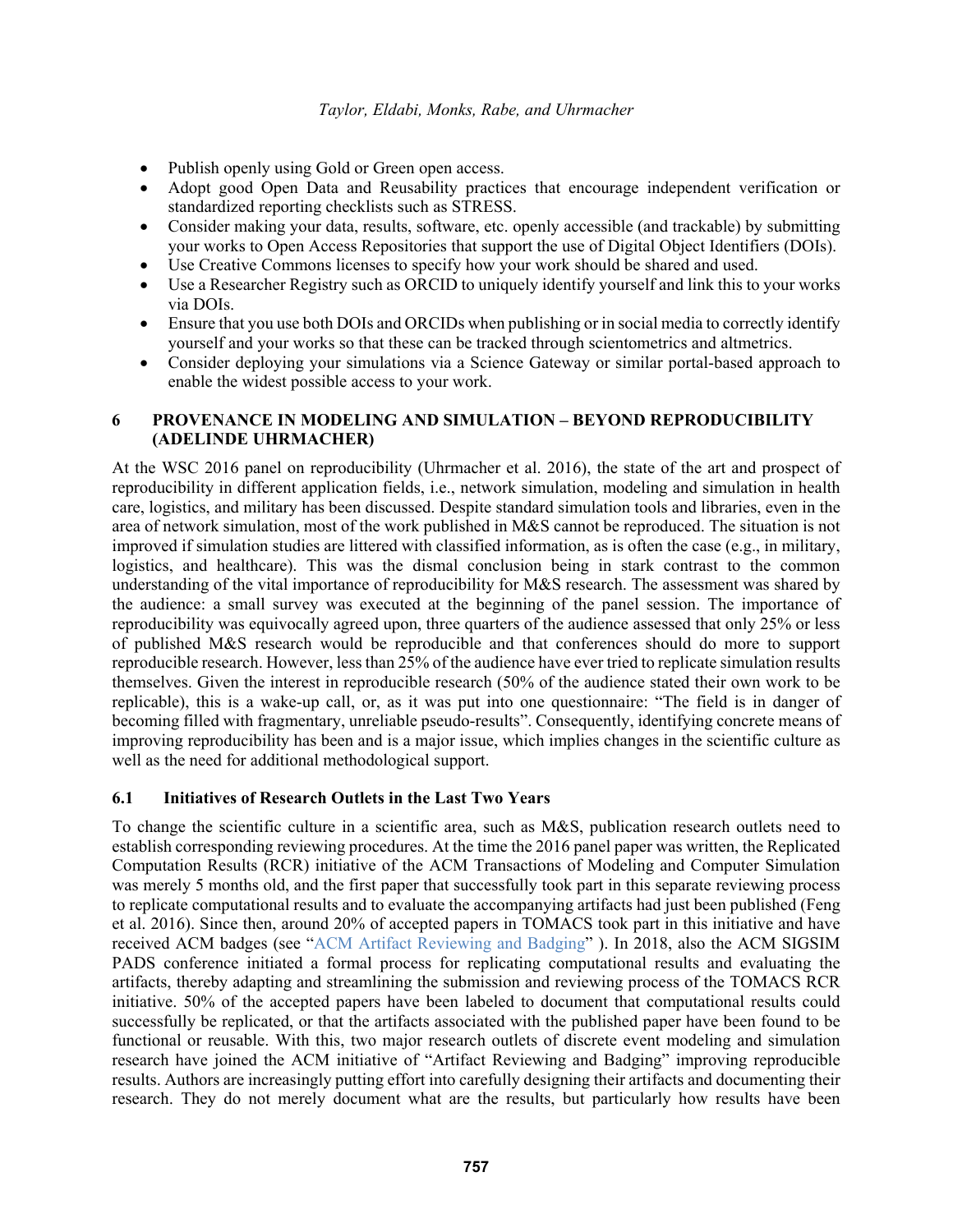generated. Provenance provides "information about entities, activities, and people involved in producing a piece of data or thing, which can be used to form assessments about its quality, reliability, or trustworthiness" (Groth and Moreau 2013). Provenance information is about how a product came into being and as such essential for reproducibility (Brinckman et al. 2018).

## **6.2 Provenance Information About Simulation Data – Workflows, Scripting, and Domainspecific Languages**

To support acquiring and querying the provenance of data, be these data generated in-silico, in-vitro, or invivo, has been the subject of major research efforts during the last two decades and, accordingly, a diversity of software tools and platforms are available that provide a rich portfolio of methods to document the generation of data and to replicate or reproduce them. Workflows are widely used to support the documentation of individual simulation experiments (Wolstencroft et al. 2013; Ribault and Wainer 2012; Görlach et al. 2011; Rybacki et al. 2012) and how simulation data have been generated. Specifically in the area of cell biology, standards such as SBML also contain and maintain provenance information about how the simulation data have been created. For this purpose, SED-ML, an external domain-specific language, has been developed (Bergmann et al. 2018). Also, domain-specific languages such as SESSL (Ewald and Uhrmacher 2014) allow for easily replicating simulation experiments (Peng et al. 2016), as do model-based approaches such as the one by Teran-Somohano et al. (2015). The later are part of recent developments to treat simulation experiments as first-class citizen in simulation, and to make the hypotheses they are based upon explicit (Peng et al. 2014; Lorig et al. 2017; Agha and Palmskog 2018). All of them avoid lengthy ambiguous narratives how simulation data and results have been generated by pursuing approaches that are formal, partly graphical, and, most importantly, executable.

### **6.3 Provenance Information About Simulation Models – Structured Annotations, Roles and Relations**

Efforts have been dedicated to making simulation models accessible and to facilitating their reuse. Thereby, suitable annotations play a central role. This applies to standardized guidelines for describing agent-based models, such as the ODD (Overview, Design concepts, and Details) protocol (Grimm et al. 2010), as well as standards in computational biology, such as supported in SBML (Systems Biology Markup Language) (Hucka et al. 2003), whose annotations contain information about the source, the owner, limitations, or purpose of the model. However, current annotations of simulation models focus on the question of "What has been developed?" rather than "How has it been developed?". To capture the provenance of simulation models, i.e., how a model has been developed, in Ruscheinski and Uhrmacher (2017) data, simulation model, and simulation experiments have been identified as central processes and products within a simulation study and mapped to processes and artifacts within an Open Provenance Model profile (Moreau et al. 2011). In this triangle of interrelated artifacts, exploiting roles in relating artifacts and processes provides additional semantics that can be queried. Data used as inputs, for calibration, or for validation are distinguished. The provenance model structures information about products and processes and their interrelations within and across simulation studies in a compact highly accessible, partly formal manner. The adoption of provenance models if suitably tuned to the requirements of modeling and simulation (Ruscheinski et al. 2018) can, thus, form a valuable complement to current standards such as the ODD protocol (Reinhardt et. al 2018).

### **6.4 Provenance Beyond Reproducibility**

Reproducibility requires additional documentation effort and care referring to the artifacts to ensure their functionality and reusability by third parties. Therefore, to have a lasting positive effect on modeling and simulation, additional efforts are required a) to minimize these efforts and b) to make them worthwhile. Means for acquiring crucial information automatically and approaches that allow for a compact and structured specification will help to reduce the efforts. To make the efforts worthwhile, incentives, such as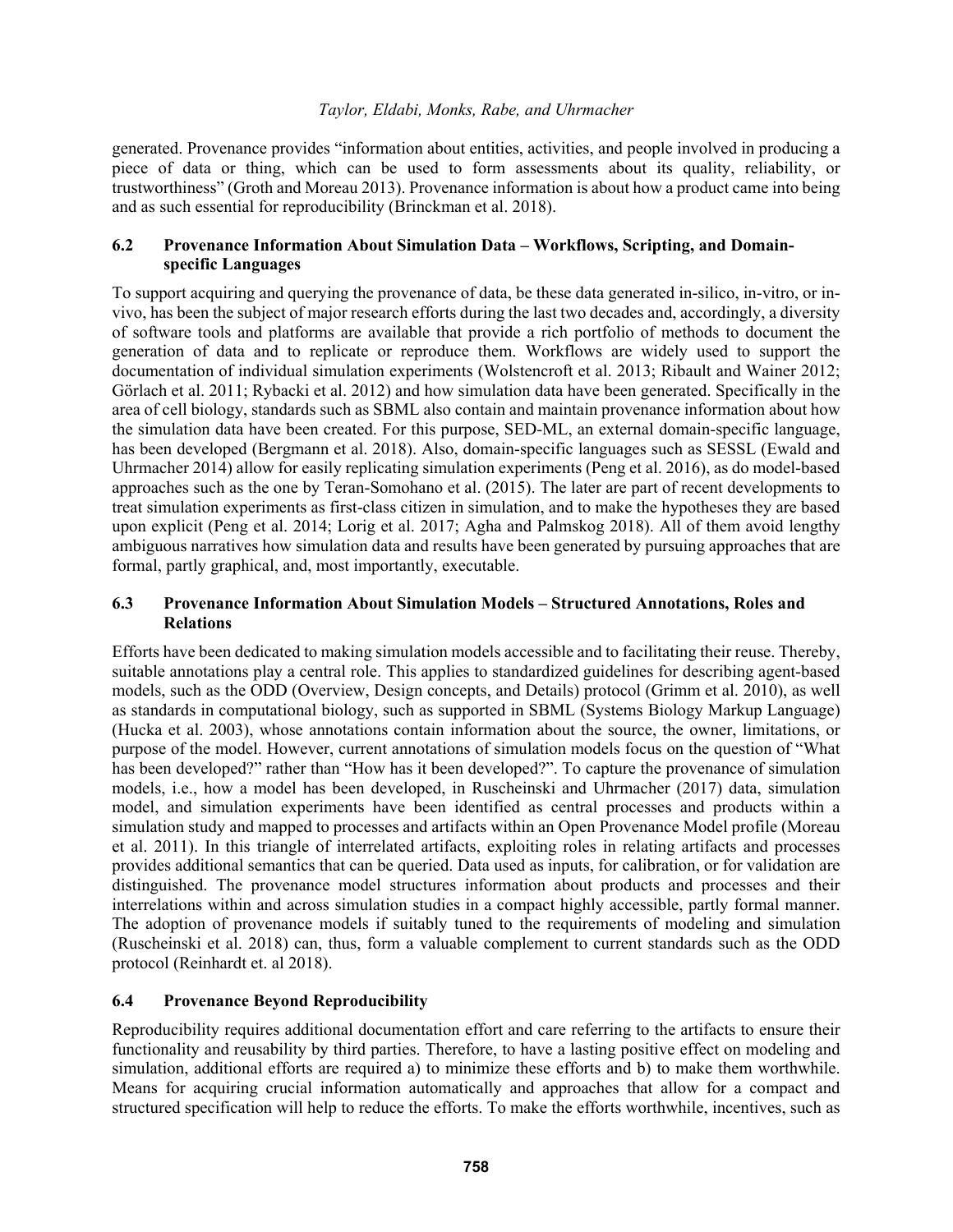provided by ACM, and reviewing standards, such as established in TOMACS or the ACM SIGSIM PADS conference, will play a role. In addition, the benefits of the documentation for others and oneself need to be clear. Approaches with a focus on how something has been generated, which entail an unambiguous and executable semantics, allow not only for a convenient replication of modeling and simulation results, but also facilitate the generation of new results. For example, the specification of simulation experiments in SESSL does not only allow for replicating simulation data, but supports – as part of the provenance of simulation models – the automatic generation of new simulation experiments for newly extended or composed models to test specific behavior patterns (Peng et al. 2016). Thus, provenance, information about the past does not only allow for understanding the present, but also for designing the future, in opening up new avenues for generating and analyzing simulation models. These new opportunities will form an additional strong incentive for provenance and, thus, improving reproducibility in modeling and simulation research.

#### **7 CONCLUSIONS**

This panel paper has considered whether or not there is a reproducibility crisis in M&S. Views have been presented that have reflected on reproducibility in terms of the art and science of simulation, the frustration of poor reproducibility, perspectives from the industrial production and logistics community, the wider context of open science and artefact sharing, and the role of provenance beyond reproducibility. It appears that reproducibility is indeed important to our discipline, but a practical balanced approach needs to be developed that reflects the needs of both privacy and industry.

#### **REFERENCES**

- Agha, G. and K. Palmskog. 2018. "A Survey of Statistical Model Checking". *ACM Transactions on Modeling and Computer Simulation* 28(1), published online doi:10.1145/3158668.
- Baker, M. 2016. "1,500 Scientists Lift the Lid on Reproducibility". *Nature* 533(7604):452–454.
- Bergmann, F., J. Cooper, M. König, I. Moraru, D. Nickerson, N. Le Novere, B. Olivier, S. Sahle, L. Smith, and D. Waltemath. 2018. "Simulation Experiment Description Markup Language (SED-ML) Level 1 Version 3 (L1V3)". *Journal of Integrative Bioinformatics* 15(1), published online doi:10.1515/jib-2017-0086)..
- Boylan, J. E., P. Goodwin, M. Mohammadipour, and A. A. Syntetos. 2015. "Reproducibility in Forecasting Research". *International Journal of Forecasting* 31(1):79-90.
- Brinckman, A., K. Chard, N. Gaffney, M. Hategan, M. B. Jones, K. Kowalik, S. Kulasekaran, B. Ludäscher, B. D. Mecum, J. Nabrzyski, V. Stodden, I. J. Taylor, M. J. Turk, and K. Turner. 2018. "Computing Environments for Reproducibility: Capturing the Whole Tale". *Future Generation Computer Systems*, published online doi:10.1016/j.future.2017.12.029.
- Eldabi, T., M. Balaban, S. Brailsford, N. Mustafee, R. E. Nance, B. S. Onggo, and R. G. Sargent. 2016. "Hybrid Simulation: Historical Lessons, Present Challenges and Futures". In *Proceedings of the 2016 Winter Simulation Conference*, edited by T. M. Roeder et al., 1388-1403. Piscataway, New Jersey: IEEE.
- Eldabi, T., M. W. Lee, and R. J. Paul. 2004 "Examining the Feasibility of Constructing Simulation Models Using the Web-based 'Grab-and-Glue' Framework." In *Proceedings of the Winter Simulation Conference*, edited by R. G. Ingalls et al., pp. 1494-1501. Piscataway, New Jersey: IEEE.
- Ewald, R. and A. M. Uhrmacher. 2014. "SESSL: A Domain-Specific Language for Simulation Experiments". *ACM Transactions on Modeling and Computer Simulation* 24(2):11:1-11:25. .
- Feng, C., J. Hillston, and V. Galpin. 2016. "Automatic Moment-Closure Approximation of Spatially Distributed Collective Adaptive Systems". *ACM Transactions on Modeling and Computer Simulation*  $26(4):1-26.$
- Gass, S. I. 1984. "Documenting a Computer-based Model". *Interfaces* 14(3):84-93.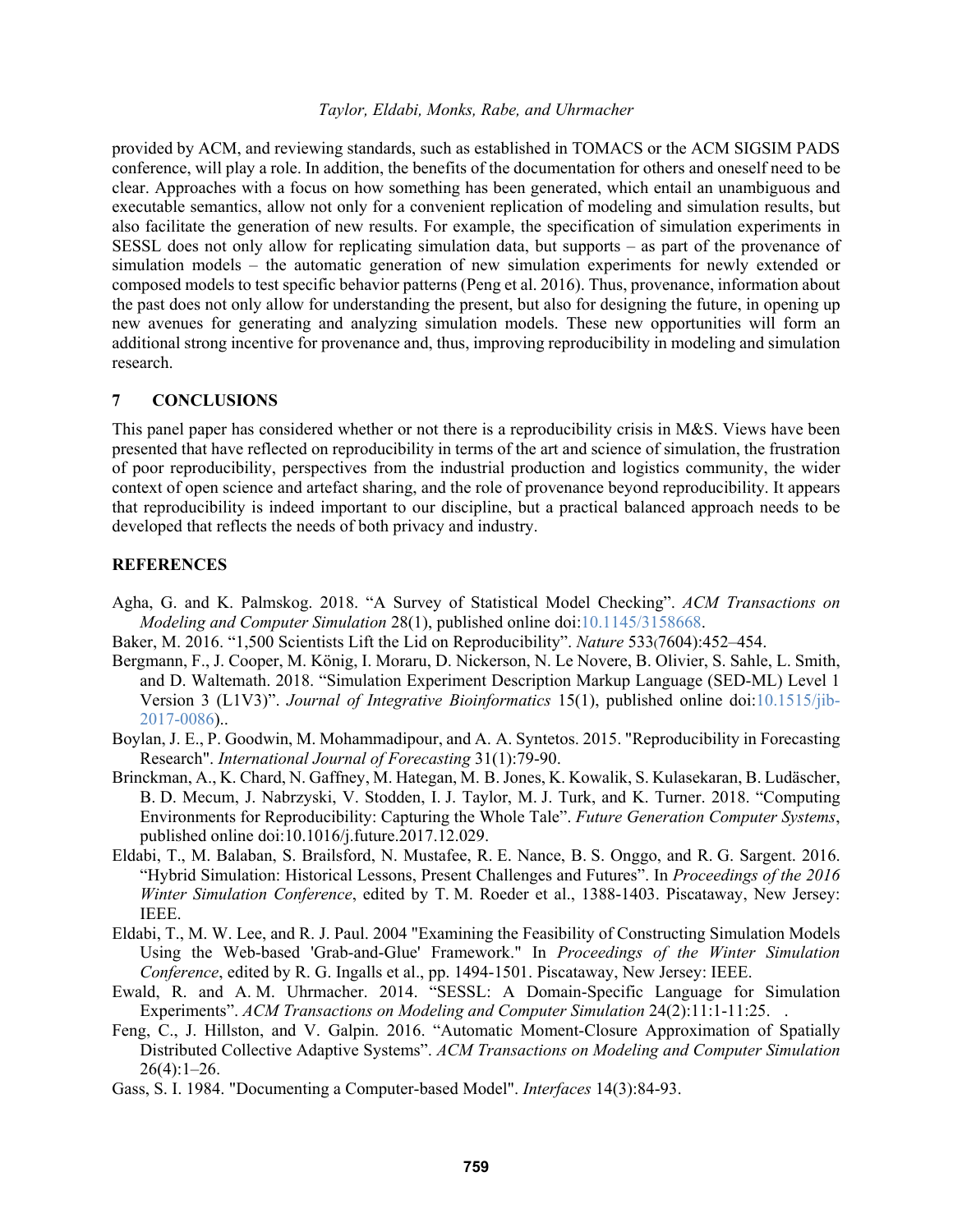- Görlach, K., M. Sonntag, D. Karastoyanova, F. Leymann, and M. Reiter. 2011. "Conventional Workflow Technology for Scientific Simulation". In *Guide to e-Science*, edited by X. Yang et al., 323–352. London: Springer.
- Grimm, V., U. Berger, F. Bastiansen, S. Eliassen, V. Ginot, J. Giske, J. Goss-Custard, T. Grand, S. K. Heinz, G. Huse, A. Huth, J. U. Jepsen, C. Jørgensen, W. M. Mooij, B. Müller, G. Pe'er, C. Piou, S. F. Railsback, A. M. Robbins, M. M. Robbins, E. Rossmanith, N. Rüger, E. Strand, S. Souissi, R. A. Stillman, R. Vabø, U. Visser, and D. L. DeAngelis. 2006. "A Standard Protocol for Describing Individual-based and Agent-based Models". *Ecological Modelling* 198(1–2):115-126.
- Grimm, V., U. Berger, D. L. DeAngelis, J. G. Polhill, J. Giske, and S. F. Railsback. 2010. "The ODD Protocol: A Review and First Update". *Ecological Modelling* 221(23):2760-2768.
- Groth, P. and L. Moreau. 2013. "PROV-Overview. An Overview of the PROV Family of Documents". https://www.w3.org/TR/prov-overview/, accessed June 25<sup>th</sup>, 2018.
- Hucka, M., A. Finney, H. M. Sauro, H. Bolouri, J. C. Doyle, H. Kitano, A. P. Arkin, B. J. Bornstein, D. Bray, A. Cornish-Bowden, A. A. Cuellar, S. Dronov E. D. Gilles, M. Ginkel, V. Gor, I. I. Goryanin, W. J. Hedley, T. C. Hodgman, J.-H. Hofmeyr, P. J. Hunter, N. S. Juty, J. L. Kasberger, A. Kremling, U. Kummer, N. Le Novère, L. M. Loew, D. Lucio, P. Mendes, E. Minch, E. D. Mjolsness, Y. Nakayama, M. R. Nelson, P. F. Nielsen, T. Sakurada, J. C. Schaff, B. E. Shapiro, T. S. Shimizu, H. D. Spence, J. Stelling, K. Takahashi, M. Tomita, J. Wagner, J. Wang and the rest of the SBML Forum. 2003. "The Systems Biology Markup Language (SBML): A Medium for Representation and Exchange of Biochemical Network Models". *Bioinformatics* 19(4):524–531.
- Janssen, M. A. 2017. "The Practice of Archiving Model Code of Agent-based Models". *Journal of Artificial Societies and Social Simulation* 20(1):2.
- Kendall, G., R. Bai, J. Błazewicz, P. De Causmaecker, M. Gendreau, R. John, J. Li, B. McCollum, E. Pesch, R. Qu, N. Sabar, V. G. Berghe, and A. Yee. 2016. "Good Laboratory Practice for Optimization Research". *Journal of the Operational Research Society* 67(4):676-689.
- Kurkowski, S., T. Camp, and M. Colagrosso. 2005. "Manet Simulation Studies: The Incredibles". ACM *SIGMOBILE Mobile Computing and Communications Review* 9(4):50-61.
- Lorig, F., D. S. Lebherz, J. O. Berndt, and I. J. Timm. 2017. "Hypothesis-driven Experiment Design in Computer Simulation Studies". In *Proceedings of the 2017 Winter Simulation* Conference, edited by W. K. V. Chan et al., 1360–1371. Piscataway, New Jersey: IEEE.
- Monks, T., C. S. M. Currie, B. S. Onggo, S. Robinson, M. Kunc, and S. J. E. Taylor. 2018. "Strengthening the Reporting of Empirical Simulation Studies: Introducing the Stress Guidelines". *Journal of Simulation*, published online doi: 10.1080/17477778.2018.1442155.
- Moreau, L., B. Clifford, J. Freire, J. Futrelle, Y. Gil, P. Groth, N. Kwasnikowska, S. Miles, P. Missier, J. Myers, B. Plate, Y Simmhan, E. Stephan, and J. Van den Bussche. 2011. "The Open Provenance Model Core Specification (v1. 1)". *Future Generation Computer Systems* 27(6):743–756.
- Peng, D., R. Ewald, and A. M. Uhrmacher. 2014. "Towards Semantic Model Composition via Experiments". In *Proceedings of the 2014 ACM SIGSIM Conference on Principles of Advanced Discrete Simulation*, edited by R. Fujimoto, et al., 151–162. New York: ACM.
- Peng, D., T. Warnke, F. Haack, and A. M. Uhrmacher. 2016. "Reusing Simulation Experiment Specifications to Support Developing Models by Successive Extension". *Simulation Modelling Practice and Theory* 68:33–53.
- Rabe, M., S. Spieckermann, and S. Wenzel. 2009. "Verification and Validation Activities within a New Procedure Model for V&V in Production and Logistics Simulation". In *Proceedings of the 2009 Winter Simulation Conference*, edited by M. D. Rossetti et al., 2509–2519. Piscataway, New Jersey: IEEE.
- Rahmandad, H. and J. D. Sterman. 2012. "Reporting Guidelines for Simulation-Based Research in Social Sciences". *System Dynamics Review* 28 (4):396-411.
- Reinhardt, O., A. Ruscheinski, and A. M. Uhrmacher (2018). "ODD+P: Complementing the ODD Protocol With Provenance Information". In *Proceedings of the 2018 Winter Simulation Conference*, edited by M. Rabe et al. (to be published).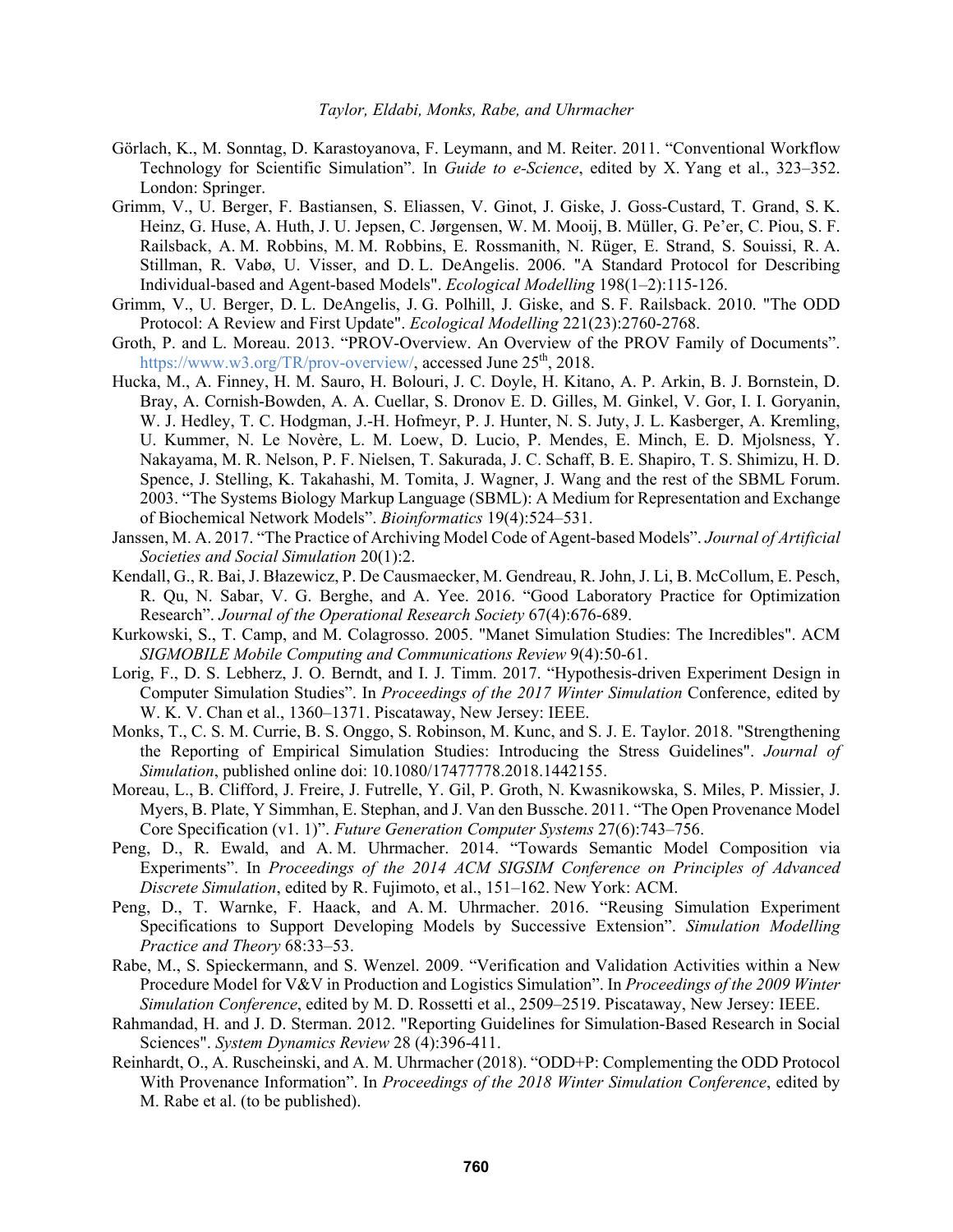- Ribault, J., and G. Wainer. 2012. "Using Workflows and Web Services to Manage Simulation Studies (WIP)". In *Proceedings of the 2012 Symposium on Theory of Modeling and Simulation-DEVS Integrative M&S Symposium*, edited by G. Wainer et al. San Diego: SCS.
- Robinson, S. 2008. "Conceptual Modelling for Simulation Part I: Definition and Requirements". *Journal of the Operational Research Society* 59(3):278-290.
- Ruscheinski, A., D. Gjorgevikj, M. Dombrowsky, K. Budde, and A. M. Uhrmacher. 2018. "Towards a PROV Ontology for Simulation Models". In *Proceedings of the 2018 International Provenance and Annotation Workshop*, edited by A. Gehani et al., London: Springer, to be published.
- Ruscheinski, A. and A. M. Uhrmacher. 2017. "Provenance in Modeling and Simulation Studies Bridging Gaps". In *Proceedings of the 2017 Winter Simulation Conference*, edited by W. K. V. Chan et al., 872– 883. Piscataway, New Jersey: IEEE.
- Rybacki, S., S. Leye, J. Himmelspach, and A. M. Uhrmacher. 2012. "Template and Frame Based Experiment Workflows in Modeling and Simulation Software with WORMS". In *Proceedings of the Eighth IEEE World Congress on Services, 24th-29th June, Honolulu, Hawaii, USA (SERVICES 2012)*, 25–32, IEEE
- Shannon, R.E. 1998. "Introduction to the Art and Science of Simulation." In *Proceedings of the 1998 Winter Simulation Conference*, edited by D. J. Medeiros et al., 7-14. Piscataway, New Jersey: IEEE.
- Taylor, S. J. E., A. Anagnostou, A. Fabiyi, C. Currie, T. Monks, R. Barbera, and B. Becker. 2017. "Open Science: Approaches and Benefits for Modeling & Simulation". In *Proceedings of the 2017 Winter Simulation Conference*, edited by W. K. V. Chan et al., 535-549. Piscataway, New Jersey: IEEE.
- Teran-Somohano, A., A. E. Smith, J. Ledet, L. Yilmaz, and H. Oguztüzün. 2015. "A Model-driven Engineering Approach to Simulation Experiment Design and Execution". In *Proceedings of the 2015 Winter Simulation Conference*, edited by L. Yilmaz et al., 2632–2643. Piscataway, New Jersey: IEEE.
- Uhrmacher, A. M., S. C. Brailsford, J. Liu, M. Rabe, and A. Tolk. 2016. "Panel **–** Reproducible Research in Discrete Event Simulation - A Must or Rather a Maybe?". In *Proceedings of the 2016 Winter Simulation Conference*, edited by W. K. V. Chan et al., 1301–1315. Piscataway, New Jersey: IEEE.
- Wolstencroft, K., R. Haines, D. Fellows, A. Williams, D. Withers, S. Owen, S. Soiland-Reyes, I. Dunlop, A. Nenadic, P. Fisher, J.Bhagat, K. Belhajjame, F. Bacall, A. Hardisty, A.N. de la Hidalga, M.P.B. Vargar, S. Sufi, and C. Goble. 2013. "The Taverna Workflow Suite: Designing and Executing Workflows of Web Services on the Desktop, Web or in the Cloud". *Nucleic Acids Research* 41(W1):W557–W561.

## **AUTHOR BIOGRAPHIES**

**SIMON J. E. TAYLOR** is a full Professor and leader of the Modelling & Simulation Research Group in the Department of Computer Science, Brunel University London (https://tinyurl.com/ya5zjh8z). He leads major projects in industry and Africa. He is a member of the ACM SIGSIM Steering Committee and founder of the Journal of Simulation. He has chaired several major conferences and has published over 150 articles. His email address is simon.taylor@brunel.ac.uk and his ORCID is 0000-0001-8252-0189.

**TILLAL ELDABI** is senior lecturer at Brunel University. He has a B.Sc.in Econometrics and a M.Sc. and Ph.D. in Simulation Modeling in Healthcare. His research is focused on aspects of healthcare modeling and simulation. He developed models to support health economists and clinicians to decide on best treatment programs. He has published widely in the field of modeling in healthcare and edited a number of special issues in related journals. His email address is tillal.eldabi@brunel.ac.uk.

**THOMAS MONKS** is the Director of Data Science at NIHR CLAHRC Wessex, University of Southampton. His research interests are applied simulation modeling, optimization and machine learning in healthcare. His email address is thomas.monks@soton.ac.uk and his ORCID is orcid.org/0000-0003- 2631-4481.